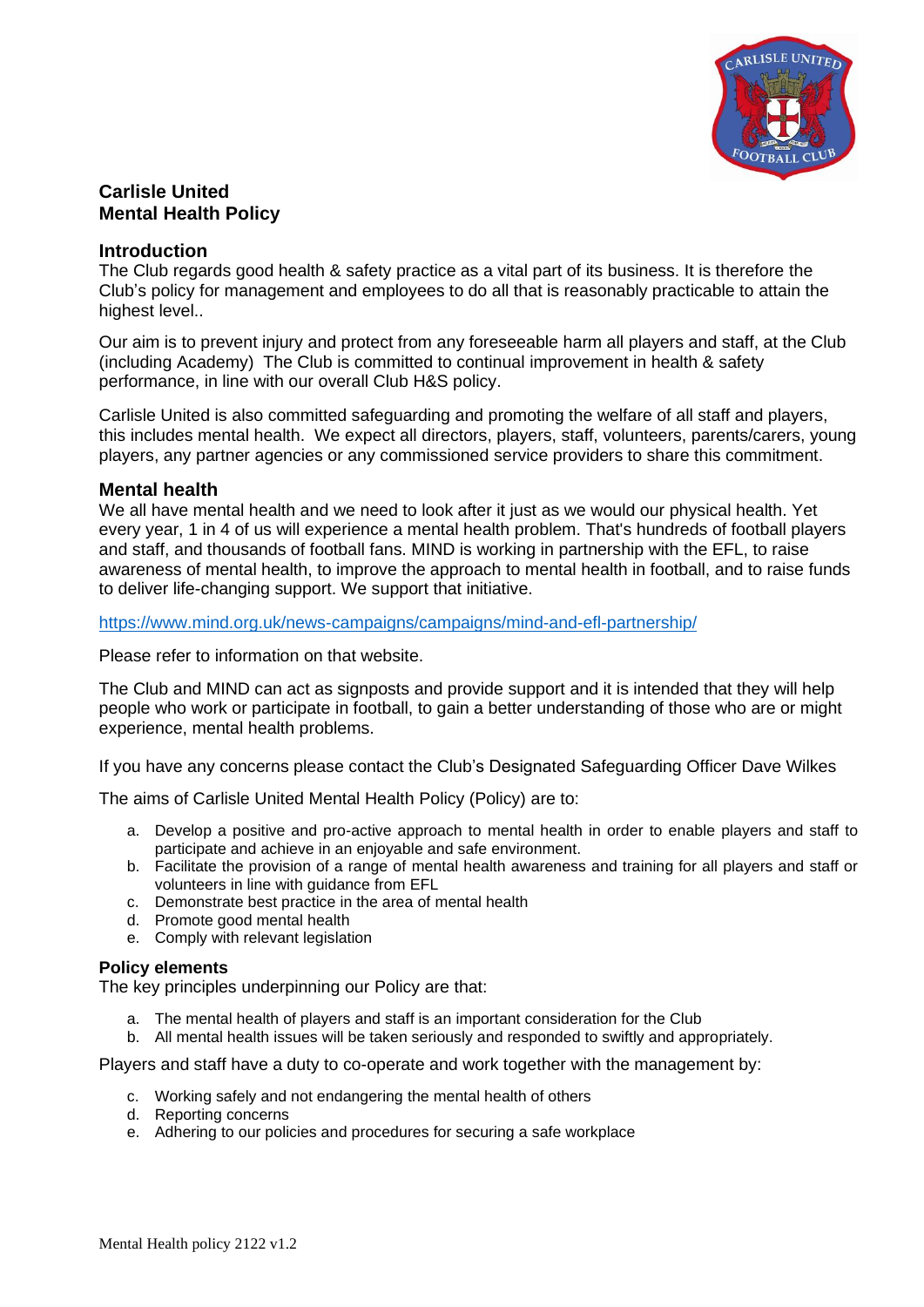

# **Review**

This Policy will be kept up to date, particularly as the Club changes in nature and size and new requirements emerge.

To ensure this, the Policy, and the way it is implemented, will be reassessed and amended on an ongoing basis and reviewed annual basis will be as follows:

- Mental Health issues will be considered as agenda items and discussed at the:
	- o Safeguarding Working Group meetings
	- o Academy Management Team meeting and Technical Board meetings
- The Policy will be reassessed and amended on an ongoing basis by the CEO in consultation with the Safeguarding Working Group
- The 1921 Board will:
	- o include Mental Health as an agenda item and feature in the Board Report
	- o conduct an annual review of the Policy as part of the annual review
	- o publish the Policy on its website
- The Holdings Board will ensure the 1921 Board undertakes its role as stated

## **Safeguarding contacts**

Remember that in an emergency or where there is risk to life you should contact the police immediately.

If you have concerns you wish to raise with the Club please contact:

- Senior Safeguarding Manager Nigel Clibbens nigel.clibbens@carlisleunited.co.uk
- Designated Safeguarding Officer Scott Taylor@carlisleunited.co.uk
- Matchday Safeguarding Officer Sarah McKnight [sarah.mcknight@carlisleunited.co.uk](mailto:sarah.mcknight@carlisleunited.co.uk) 0330 094 5930

### **Other Safeguarding contacts in football:**

Whilst any safeguarding concern should be raised with the Club Safeguarding contacts in the first instance we recognise that this may not always be possible or appropriate. Below are the contact details for footballing partners with whom safeguarding concerns in relation to the Club can be discussed:

### **The English Football League Safeguarding Team**

Tel: 01772 325940 Email: safeguarding@efl.com

If they concern regards a person in employed in footballs conduct towards a child:

### **The FA Safeguarding Team**

Tel: 0800 169 1863 Email: Safeguarding@TheFA.com

#### **Mental health:**

Negative experiences and distressing life events, such as the current circumstances, can affect the mental health of us all. Players and staff who are struggling under the current circumstances should contact the Club safeguarding staff as outlined above. Support can also be accessed through a number of national organisations including:

- The Samaritans Tel: 116 123 https://www.samaritans.org ChildLine: Tel: 0800 1111
- https://www.childline.org.uk NSPCC: Tel: 0808 800 5000 https://www.nspcc.org.uk
- Mind: Tel: 0300 123 3393 https://www.mind.org.uk
- PFA: Tel: 07500 000 777 https://www.thepfa.com/wellbeing

### **Online safety:**